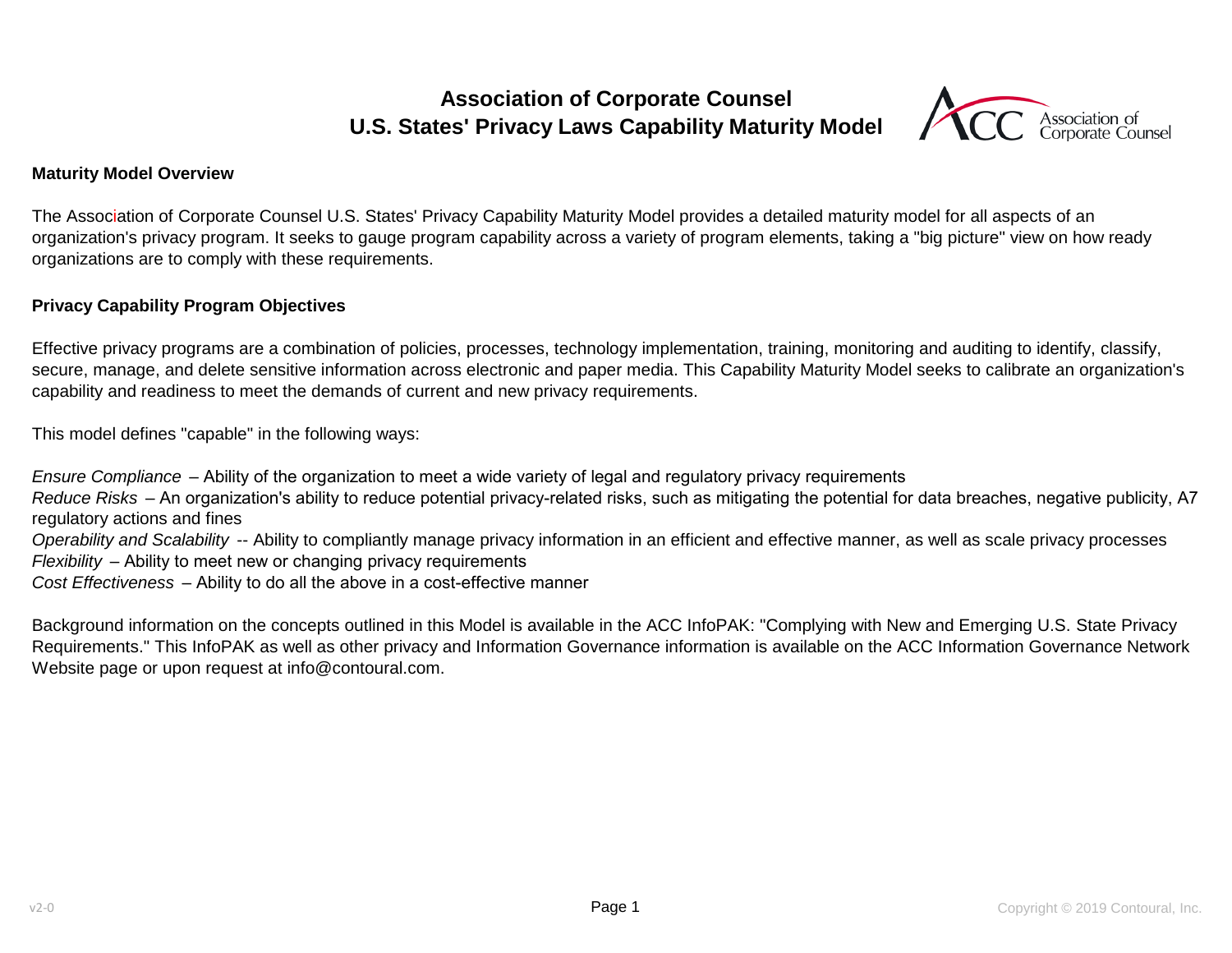#### **Model Notes**

U.S. State Privacy requirements are rapidly emerging and evolving. It is possible that recently enacted regulations may include requirements not explicitly addressed by this model. For example, some privacy regulations require the appointment of a Chief Privacy Officer while others do not. However, this model takes a broad approach that should be applicable to all or nearly all aspects of these requirements. Not all aspects of this model will apply to every organization.

The reader should keep in mind that the amount and diversity of privacy information varies from organization to organization. As such, the importance of any given capability is likely to vary from organization to organization, based on the weighting of various maturity aspects. Also note that this model focuses on the overall capability and readiness; it does not address the best strategy for achieving a capability. While this model touches on other aspects of Information Governance programs, such as records management or litigation readiness, it does not specifically address those areas. Finally, the model is ordered based on program workstreams, and not by the relative importance of any given capability.

Disclaimer: Contoural provides information regarding business, compliance and litigation trends and issues for educational and planning purposes. However, legal information is not the same as legal advice -- the application of law to an individual or organization's specific circumstances. Contoural and its consultants do not provide legal advice. Readers should consult with competent legal counsel for professional assurance that our information, and any interpretation of it, is appropriate to each reader's situation.

| Maturity Model Criteria | Level 1 - Immature                                   | <b>Level 2 - Limited</b>                                 | <b>Level 3 - Essential</b>                      | <b>Level 4 - Proactive</b>                     | <b>Level 5 - Advanced</b>                             |
|-------------------------|------------------------------------------------------|----------------------------------------------------------|-------------------------------------------------|------------------------------------------------|-------------------------------------------------------|
|                         |                                                      |                                                          |                                                 |                                                |                                                       |
| <b>Privacy Policies</b> | Privacy policy is either<br>informal or non-existent | Privacy policy is either not<br>fully documented or      | Privacy policy exists and<br>documented; policy | + Policy is regularly<br>reviewed and updated; | + Fully developed and<br>normalized policy across all |
|                         |                                                      | incomplete; policy may exist addresses and covers all    |                                                 | policy includes any specific                   | geographies, jurisdictions,                           |
|                         |                                                      | for a single regulation, but                             | applicable regulations;                         | regional requirements or                       | and emerging regulatory                               |
|                         |                                                      | not for newer regulations; no policy has been customized |                                                 | emerging regulations                           | frameworks                                            |
|                         |                                                      | attempt has been made to                                 | to fit the organization's                       |                                                |                                                       |
|                         |                                                      | customize the policy to meet current and specific        |                                                 |                                                |                                                       |
|                         |                                                      | the organization's current                               | requirements                                    |                                                |                                                       |
|                         |                                                      | requirements                                             |                                                 |                                                |                                                       |
|                         |                                                      |                                                          |                                                 |                                                |                                                       |
| <b>Privacy Notices</b>  | Notice not provided on a                             | Notice not easily                                        | Notice is provided timely in                    | Notice regularly reviewed                      | + Continuous improvement                              |
|                         | timely, comprehensive or                             | understood; types of                                     | plain and simple language;                      | and updated; individual                        | Ito all notices based on                              |
|                         | legally sufficient basis;                            | information collected not                                | types of information                            | choice and consent                             | changes in law, business                              |
|                         | information provided on                              | fully disclosed; consent not                             | collected and shared fully                      | preferences are                                | practices, and third-party                            |
|                         | choice and consent                                   | always documented per                                    | disclosed; choice and                           | documented, tracked, and                       | relationships                                         |
|                         | inconsistent with                                    | requirements; all forms of                               | consent policies fully                          | audited                                        |                                                       |
|                         | requirements                                         | sharing not fully disclosed                              | documented; privacy notices                     |                                                |                                                       |
|                         |                                                      |                                                          | available to customers or                       |                                                |                                                       |
|                         |                                                      |                                                          | employees at will                               |                                                |                                                       |
|                         |                                                      |                                                          |                                                 |                                                |                                                       |

#### **Privacy Policies and Notices**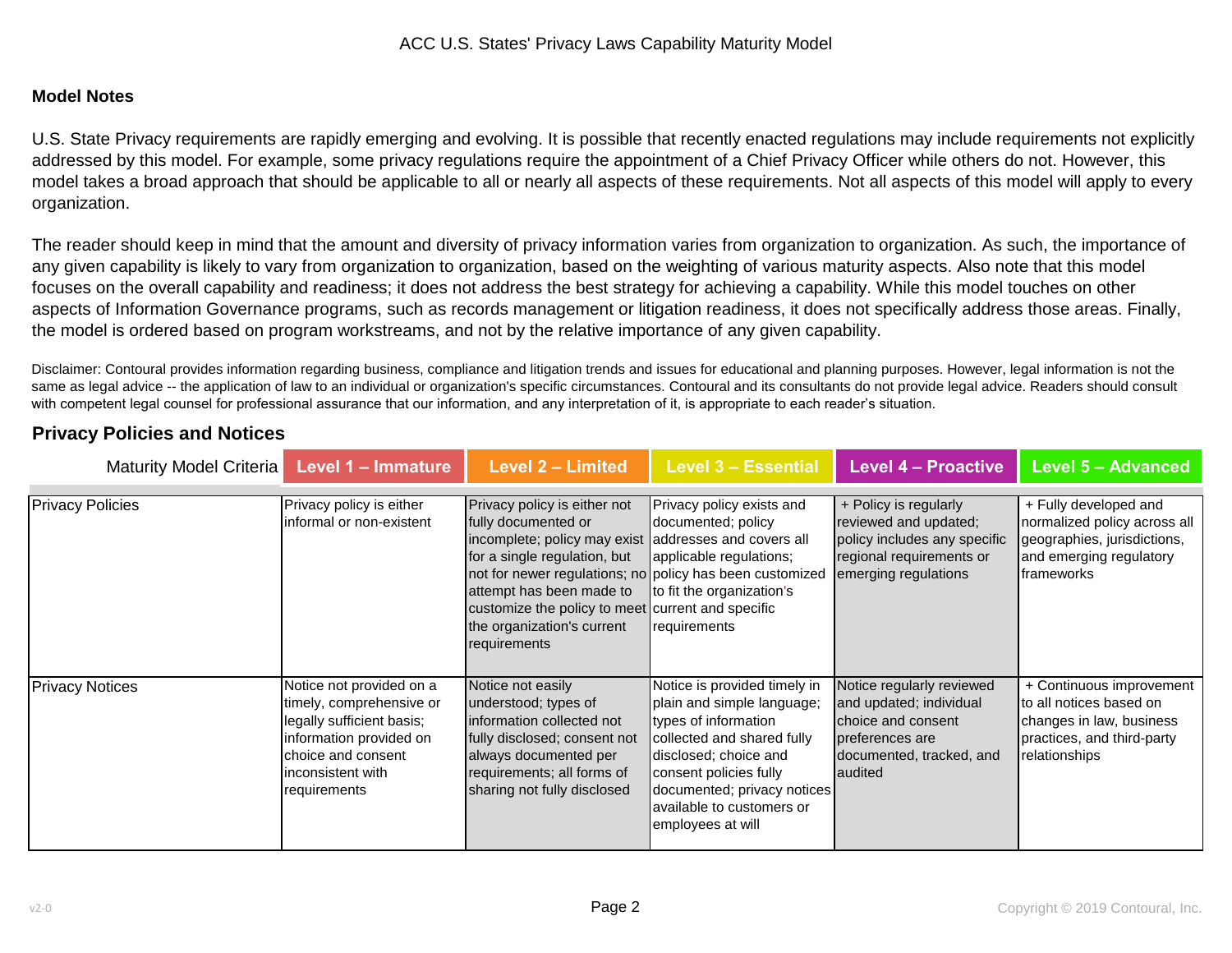## **Privacy Organization and Awareness**

| Program Ownership                     | There are no resources<br>dedicated to privacy<br>activities, or are provided on<br>a limited ad hoc basis      | Privacy is owned and<br>managed by individual<br>departments or business<br>units                                                   | Resources are authorized to <b>Privacy Organization exists</b> ,<br>provide privacy support<br>throughout the organization                                                                                                      | with dedicated privacy<br>owner; senior-level<br>management aware of and<br>support program objectives                                                                                                                 | Senior management reviews<br>privacy organization<br>quarterly to evaluate<br>adequacy, availability and<br>performance; privacy<br>capabilities included in risk<br>and board-level reporting |
|---------------------------------------|-----------------------------------------------------------------------------------------------------------------|-------------------------------------------------------------------------------------------------------------------------------------|---------------------------------------------------------------------------------------------------------------------------------------------------------------------------------------------------------------------------------|------------------------------------------------------------------------------------------------------------------------------------------------------------------------------------------------------------------------|------------------------------------------------------------------------------------------------------------------------------------------------------------------------------------------------|
| <b>Steering Committee</b>             | No coordination on privacy<br>across departments                                                                | Limited ad-hoc coordination<br>on privacy issues                                                                                    | Key stakeholders engage on<br>privacy through a steering<br>committee working group<br>chaired by Chief Privacy<br>Officer or other senior<br>executive; steering<br>committee includes<br>participation from business<br>units | + Privacy executive<br>committee composed of<br>senior stakeholders<br>oversees working group and<br>privacy function                                                                                                  | + Privacy executive<br>committee engages with<br>board audit committee                                                                                                                         |
| <b>Privacy Coordinators</b>           | Business units have little<br>exposure to privacy                                                               | A few individuals liaise with<br>some business units to<br>address privacy questions<br>and issues                                  | Most departments have<br>dedicated part-time privacy<br>coordinators.                                                                                                                                                           | All groups across the<br>enterprise have full-time<br>privacy coordinators with<br>dedicated training                                                                                                                  | + Privacy coordinators meet<br>regularly and ensure<br>consistency across the<br>enterprise                                                                                                    |
| <b>Privacy Training and Awareness</b> | Formal privacy training is<br>not provided; awareness<br>may come from other<br>employees or outside<br>sources | The organization maintains<br>a privacy awareness ad hoc, privacy information are<br>but messaging and training<br>are inconsistent | Employees who handle<br>trained on privacy principles<br>and responsibilities;<br>completion of privacy<br>training tracked and<br>monitored                                                                                    | All organization employees<br>receive privacy awareness<br>training on a regular basis;<br>additional privacy<br>awareness activities<br>conducted periodically;<br>privacy awareness is tested<br>as part of training | Privacy awareness leads to<br>a strong privacy culture;<br>remedial training is provided<br>when breaches or incidents<br>loccur                                                               |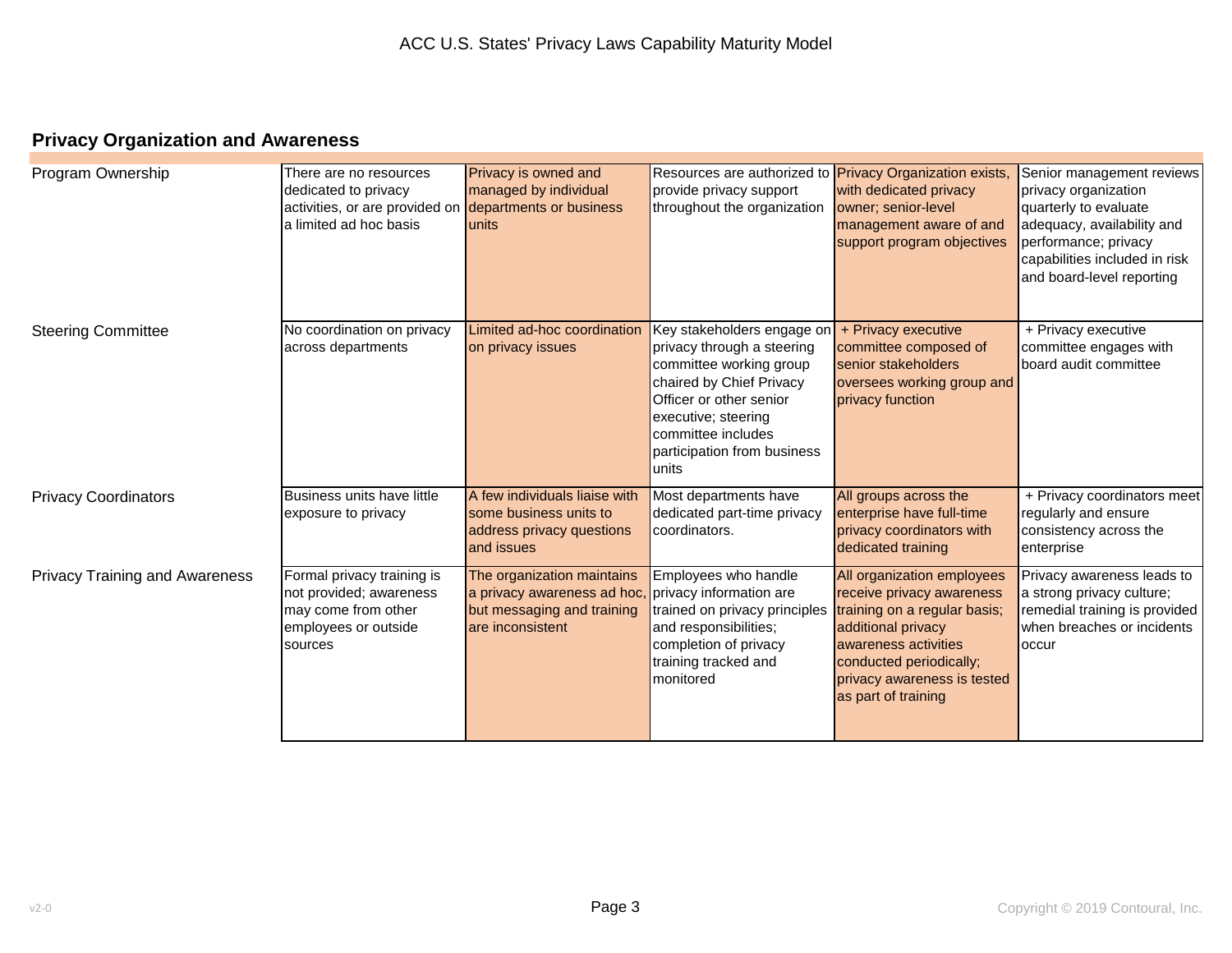### **Information Security and Breach Response**

| <b>Data Security Policies</b> | No or limited information<br>security program; access<br>controls inconsistent/<br>incomplete | Limited information security<br>program; no documented<br>data security classification<br>policy       | Comprehensive, enterprise-<br>wide information security<br>program including<br>documented data security<br>classification policy based<br>on best practices, but not<br>unique privacy requirements | + Annual review of<br>information security risk and program for effectiveness;<br>practices; ongoing audit of<br>policy application to all types program relating to privacy<br>of privacy information across<br>lall media | + Annual review of security<br>formal risk management                                                                                                                                                                                                                                                  |
|-------------------------------|-----------------------------------------------------------------------------------------------|--------------------------------------------------------------------------------------------------------|------------------------------------------------------------------------------------------------------------------------------------------------------------------------------------------------------|-----------------------------------------------------------------------------------------------------------------------------------------------------------------------------------------------------------------------------|--------------------------------------------------------------------------------------------------------------------------------------------------------------------------------------------------------------------------------------------------------------------------------------------------------|
| Incident Monitoring           | No incident monitoring in                                                                     | Ad hoc incident monitoring                                                                             | Formalized and documented   + Continuous monitoring of                                                                                                                                               |                                                                                                                                                                                                                             | + Monitoring includes                                                                                                                                                                                                                                                                                  |
|                               | place                                                                                         |                                                                                                        | incident monitoring program all access controls and<br>and response                                                                                                                                  | incident logs for continual<br>improvement                                                                                                                                                                                  | utilizations of advanced<br>security technology                                                                                                                                                                                                                                                        |
| Breach Response Plan          | No breach response or<br>business continuity plans;<br>no security for data<br>transmission   | Limited breach response/<br>business continuity plans;<br>limited security for data in<br>transmission | Documented procedures for<br>breach response, access<br>controls, business<br>continuity; designated<br>executive assigned who will<br>make decisions in the event<br>of a significant data breach   | + Regular walkthroughs of<br>breach management plan;<br>preapproved data breach<br>response vendors<br>(forensics, credit monitoring, media plan with draft press<br>etc.) contracted                                       | + Formalized and<br>systematic analysis of<br>breach, access attempts<br>and response activities;<br>releases and a dark page on<br>their website that is ready to<br>go live with information in<br>the event of a significant<br>breach; breach response<br>tabletop exercises<br>completed annually |

### **Structured Data Capability**

| <b>Structured Privacy Information</b> | Privacy information is not | Basic data classification of                            | <b>Privacy information</b>   | + Privacy information also                                                              | $\vert$ + Formal system change |
|---------------------------------------|----------------------------|---------------------------------------------------------|------------------------------|-----------------------------------------------------------------------------------------|--------------------------------|
| Identification                        | identified in databases or | privacy information identified specifically identified, |                              | identified and inventoried in Imanagement process                                       |                                |
|                                       | other internal structured  | across major systems; no                                |                              | classified and inventoried in any departmental databases identifies privacy information |                                |
|                                       | systems                    | workflows mapped                                        | all structured enterprise    | or systems                                                                              | as new systems are             |
|                                       |                            |                                                         | systems; workflow of privacy |                                                                                         | deployed or retired            |
|                                       |                            |                                                         | linformation across          |                                                                                         |                                |
|                                       |                            |                                                         | structured systems           |                                                                                         |                                |
|                                       |                            |                                                         | identified; systems comply   |                                                                                         |                                |
|                                       |                            |                                                         | with security policies       |                                                                                         |                                |
|                                       |                            |                                                         |                              |                                                                                         |                                |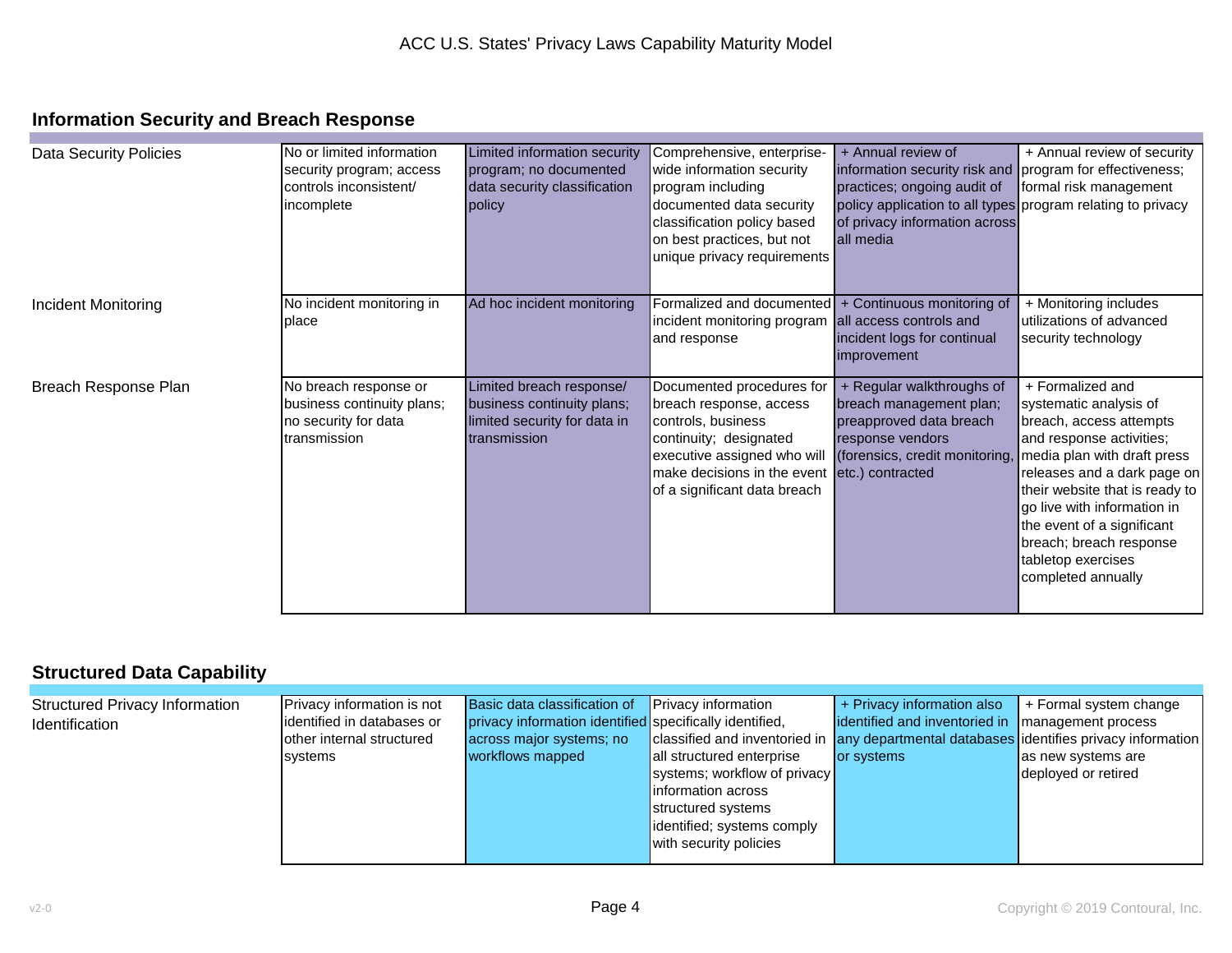ACC U.S. States' Privacy Laws Capability Maturity Model

| <b>Structured Privacy Information</b><br>Security        | No procedures for access or Processes exist for access,<br>security controls of privacy<br>linformation in internal<br>structured systems | and authentication of privacy contain privacy information<br>linformation in structured<br>systems, but not<br>documented; decisions<br>made by system owners | Structured systems that<br>have access and security<br>controls documented,<br>implemented and monitored                                  | + Structured systems<br>subject to regular security<br>monitoring and testing                                                                                  | + Structured systems<br>privacy information<br>monitoring and security<br>testing for newly deployed<br>systems and change<br>management for existing<br>systems |
|----------------------------------------------------------|-------------------------------------------------------------------------------------------------------------------------------------------|---------------------------------------------------------------------------------------------------------------------------------------------------------------|-------------------------------------------------------------------------------------------------------------------------------------------|----------------------------------------------------------------------------------------------------------------------------------------------------------------|------------------------------------------------------------------------------------------------------------------------------------------------------------------|
| <b>Structured Privacy Information</b><br>Production      | No procedures for<br>production of structured<br>data for access requests<br>under data privacy<br>requirements                           | Ad hoc procedures for<br>production of structured<br>data for access requests<br>under data privacy<br><b>requirements</b>                                    | Documented procedures for<br>production of structured<br>data for access requests for<br>enterprise systems                               | Documented procedures for<br>Iproduction of structured<br>data for access requests for<br>departmental systems                                                 | + Easily executable and<br>scalable production<br>processes for producing all<br>privacy information in all<br>relevant structured systems                       |
| <b>Structured Privacy Information</b><br><b>Deletion</b> | No procedures for deletion<br>of internal structured data<br>for access requests under<br>data privacy requirements                       | Ad hoc procedures for<br>deletion of structured data<br>for access requests under<br>data privacy requirements                                                | Documented, approved<br>procedures for deletion of<br>structured data for access<br>requests; processes<br>maintain referential integrity | + Older, expired, unneeded<br>privacy information routinely scalable deletion processes<br>deleted from structured<br>systems; records of deletion<br>retained | + Easily executable and<br>for structured systems                                                                                                                |

## **Unstructured and Semi-structured Data Capability**

| Unstructured and Semi-structured    | Privacy information is not                             | <b>Basic categories of privacy</b> | Privacy information                                                  | + Privacy information       | + Change management          |
|-------------------------------------|--------------------------------------------------------|------------------------------------|----------------------------------------------------------------------|-----------------------------|------------------------------|
| Privacy Information Identification  | systematically identified in                           | information identified in          | identified and inventoried for <b>lidentified non-traditional in</b> |                             | process identifies and       |
|                                     | file systems, desktops,                                | specific locations within          | all unstructured and semi-                                           | lunstructured or semi-      | disposes privacy information |
|                                     | email systems, offline or                              | larger unstructured                | structured data, including                                           | structured media such as    | as new systems are           |
|                                     | desktop email storage or                               | repositories and email             | systems, repositories and                                            | <b>wikis</b>                | deployed or retired          |
|                                     | lother unstructured or semi-                           |                                    | desktops                                                             |                             |                              |
|                                     | structured repositories.                               |                                    |                                                                      |                             |                              |
|                                     |                                                        |                                    |                                                                      |                             |                              |
| Unstructured and Semi-structured    | No procedures for access of Ad hoc processes exist for |                                    | Ununstructured and semi-                                             | + Unstructured and semi-    | + Unstructured and semi-     |
| <b>Privacy Information Security</b> | lunstructured or semi-                                 | access, and authentication         | structured systems and                                               | structured systems subject  | structured systems security  |
|                                     | structured privacy                                     | of privacy information in          | repositories that contain                                            | to regular security testing | testing incorporated into    |
|                                     | information; limited or no                             | unstructured systems, but          | privacy information have                                             |                             | change management for        |
|                                     | application of data security                           | not documented                     | access and security controls                                         |                             | newly deployed systems       |
|                                     | processes                                              |                                    | implemented and monitored                                            |                             |                              |
|                                     |                                                        |                                    |                                                                      |                             |                              |
|                                     |                                                        |                                    |                                                                      |                             |                              |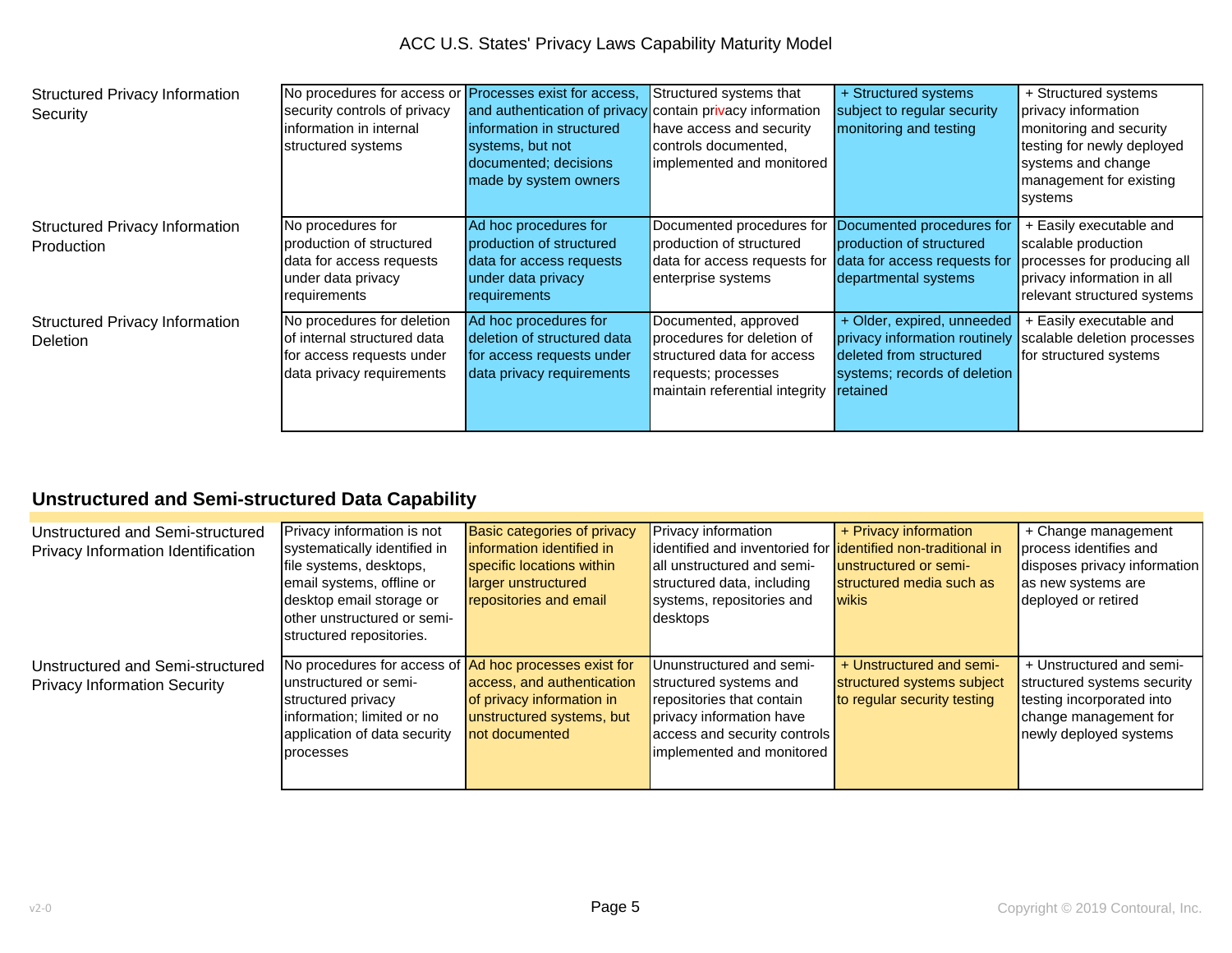| Unstructured and Semi-structured      | No procedures for           | Ad hoc procedures for       | Documented procedures for                             | + Documented procedures                                   | + Easily executable and    |
|---------------------------------------|-----------------------------|-----------------------------|-------------------------------------------------------|-----------------------------------------------------------|----------------------------|
| <b>Privacy Information Production</b> | production of data for      | production of unstructured  | production of unstructured                            | for production of                                         | scalable production        |
|                                       | access requests under data  | or semi-structured data for | or semi-structured data for                           | unstructured or semi-                                     | processes for unstructured |
|                                       | privacy requirements        | access requests under data  | access requests for                                   | structured data for access                                | or semi-structured systems |
|                                       |                             | privacy requirements        | enterprise and departmental requests for departmental |                                                           |                            |
|                                       |                             |                             | <b>Systems</b>                                        | systems including individual                              |                            |
|                                       |                             |                             |                                                       | linformation stores                                       |                            |
|                                       |                             |                             |                                                       |                                                           |                            |
| Unstructured and Semi-structured      | No procedures for deletion  | Ad hoc procedures for       | Documented and approved                               | + Older, expired, unneeded                                | + Easily executable and    |
| <b>Prviacy Information Deletion</b>   | lof unstructured or semi-   | deletion of unstructured or | procedures for deletion of                            | privacy information routinely scalable deletion processes |                            |
|                                       | structured data for access  | semi-structured data for    | unstructured or semi-                                 | deleted from structured                                   | for unstructured or semi-  |
|                                       | requests under data privacy | access requests under data  | structured data for access                            | <b>systems</b>                                            | structured systems         |
|                                       | requirements                | privacy requirements        | requests for all systems                              |                                                           |                            |
|                                       |                             |                             |                                                       |                                                           |                            |
|                                       |                             |                             |                                                       |                                                           |                            |
|                                       |                             |                             |                                                       |                                                           |                            |

# **Paper Information Capability**

| Paper-based Privacy Information<br>Identification | Privacy information is not<br>systematically identified in<br>either onsite or offsite paper<br>records or documents              | Privacy information<br>identified in paper<br>information in speciific<br>locations on a limited, ad<br>hoc basis | Paper-based privacy<br>linformation identified and<br>inventoried-for all onsite and<br>offsite locations                              | + Paper-based privacy<br>information routinely<br>converted to electronic<br>format, and paper copy is<br>destroyed | + Paper-based privacy<br>information classfied upon<br>initial creation or receipt                                                   |
|---------------------------------------------------|-----------------------------------------------------------------------------------------------------------------------------------|-------------------------------------------------------------------------------------------------------------------|----------------------------------------------------------------------------------------------------------------------------------------|---------------------------------------------------------------------------------------------------------------------|--------------------------------------------------------------------------------------------------------------------------------------|
| Paper-based Privacy Information<br>Security       | Little or no physical security<br>applied to documents<br>containing privacy<br>information                                       | Physical security applied to<br>some onsite or offsite paper<br>document storage, but not<br>consistently         | Physical security applied to<br>all paper documents<br>containing privacy<br>linformation                                              | + Physical security subject<br>to regular security testing                                                          | + Full physical security and<br>access controls applied to<br>full lifecycle of paper<br>documents containing<br>privacy information |
| Paper-based Privacy Information<br>Production     | No procedures for<br>production of paper-based<br>privacy information under<br>data privacy requirements                          | Ad hoc procedures for<br>production of paper-based<br>privacy information under<br>data privacy requirements      | Consistent, documented<br>processes for production of<br>paper-based information                                                       | + Easy and efficient<br>processes for production of<br>paper-based privacy<br>linformation                          | + Fully scalable production<br>of paper-based privacy<br>Iinformation                                                                |
| Paper-based Privacy Information<br>Deletion       | No procedures for selection<br>and secure destruction of<br>paper-based privacy<br>information under data<br>privacy requirements | Ad hoc procedures for<br>secure destruction of paper-<br>based information under<br>data privacy requirements     | Documented, consistent,<br>secure and approved<br>processes for selective<br>secure destruction of paper-<br>based privacy information | + Easy and efficient<br>processes for secure<br>destruction of paper-based<br>privacy information                   | + Fully scalable selective<br>secure destruction of paper-<br>based privacy information                                              |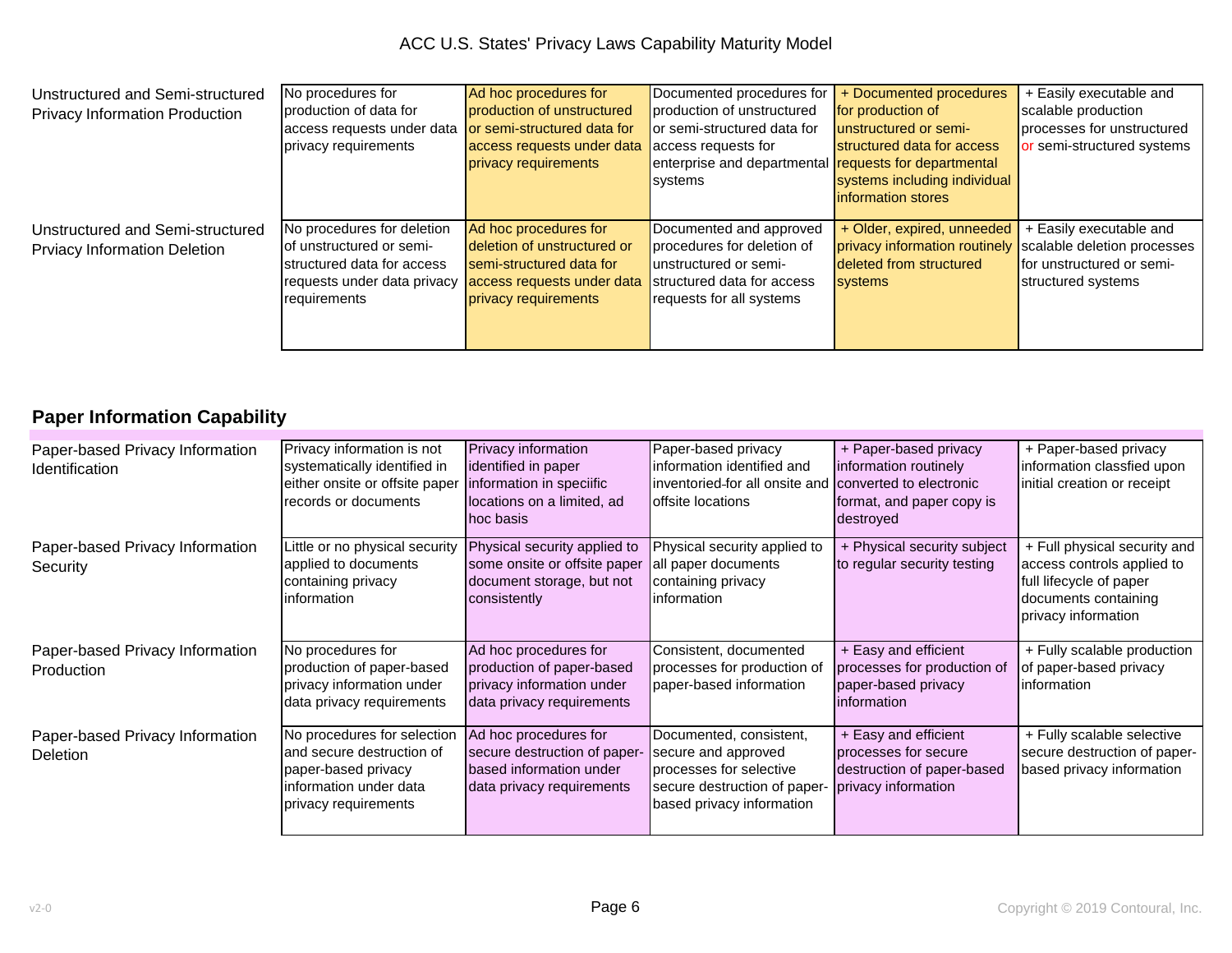# **Third-party Data Management Capability**

| Third-party Privacy Information<br>Identification                                    | Privacy information stored,<br>shared or sold to third<br>parties not identified                                                                | Limited identification of<br>privacy information stored,<br>shared or sold to key third<br>parties                                 | All privacy information<br>stored, shared or sold to all<br>third parties identified                                                                                                                                | + Third-party privacy<br>Information tracked<br>throughout lifecycle, from<br>creation through<br>tranmission, data<br>enrichment, retention, and                                                                      | + Formal system change<br>management process<br>identifies all data flows for<br>privacy information to all<br>third-party systems as new<br>systems are deployed or<br>retired through entire |
|--------------------------------------------------------------------------------------|-------------------------------------------------------------------------------------------------------------------------------------------------|------------------------------------------------------------------------------------------------------------------------------------|---------------------------------------------------------------------------------------------------------------------------------------------------------------------------------------------------------------------|------------------------------------------------------------------------------------------------------------------------------------------------------------------------------------------------------------------------|------------------------------------------------------------------------------------------------------------------------------------------------------------------------------------------------|
|                                                                                      |                                                                                                                                                 |                                                                                                                                    |                                                                                                                                                                                                                     | disposition                                                                                                                                                                                                            | lifecycle                                                                                                                                                                                      |
| Third-party Privacy Custodian<br>Information Governance and<br>Controls              | SLAs contain no provisions<br>regarding production,<br>deletion or retention of<br>privacy information                                          | SLAs provide for the<br>discovery and production of<br>information to meet privacy<br>information requests                         | SLAs provide the capability<br>to discover, produce and<br>delete privacy information<br>upon request                                                                                                               | + SLA sets a specific<br>retention period for privacy<br>linformation                                                                                                                                                  | + SLA allows for a specific<br>retention period for privacy<br>linformation to be set to<br>match the retention period<br>of the company at an<br>lindividual content level                    |
| <b>Third-party Partner Privacy</b><br>Information Service Level<br>Agreements (SLAs) | SLAs contain no provisions<br>regarding proper handling of retaining, using, or<br>privacy information; no<br>communications on<br>requirements | SLAs prohibit the selling,<br>disclosing of privacy<br>information; privacy<br>requirements communicated consumer access requests; | SLAs require third party to<br>delete a consumer's privacy<br>information upon request, as $(e.g., encryption,$<br>well as fulfilling other<br>agreement covers re-use,<br>enrichment, retention and<br>disposition | + SLAs require the use of<br>specific security measures<br>anonymization) to protect<br>privacy information; SLAs<br>contain the right to retrieve<br>or request deletion of the<br>data at the end of the<br>contract | + SLAs require third party<br>to cooperate in privacy<br>audits, privacy impact<br>assessments, and<br>regulatory or legal inquiry                                                             |

### **Consumer Access Request Procedures, Monitoring and Enforcement**

| <b>Access Request Authentication</b> | No method of authenticating Some process in place of |                              | Identity authenticated via                              | Identity verified through use Authentication mechanism |                           |
|--------------------------------------|------------------------------------------------------|------------------------------|---------------------------------------------------------|--------------------------------------------------------|---------------------------|
|                                      | identity of consumer                                 | verifying identity, using ad | use of ID and Password                                  | of industry-recognized                                 | regularly monitored and   |
|                                      |                                                      | hoc means                    | used for account, but none if authentication standards  |                                                        | audited for effectiveness |
|                                      |                                                      |                              | Ino account                                             |                                                        |                           |
| <b>Access Request Tracking</b>       | Consumer access requests                             | Tracking of consumer         | Access request tracking is                              | Access requests are                                    | Continuous improvement of |
|                                      | are not tracked                                      | access requests is manual    | centralized; at least two                               | automatically logged,                                  | access request tracking   |
|                                      |                                                      | and inconsistent             | separate mechanisms for                                 | including workflow to                                  | processes and technology  |
|                                      |                                                      |                              | consumers to submit access respond to the request; full |                                                        | <b>luse</b>               |
|                                      |                                                      |                              | <b>request</b>                                          | records retained of requests                           |                           |
|                                      |                                                      |                              |                                                         |                                                        |                           |
|                                      |                                                      |                              |                                                         |                                                        |                           |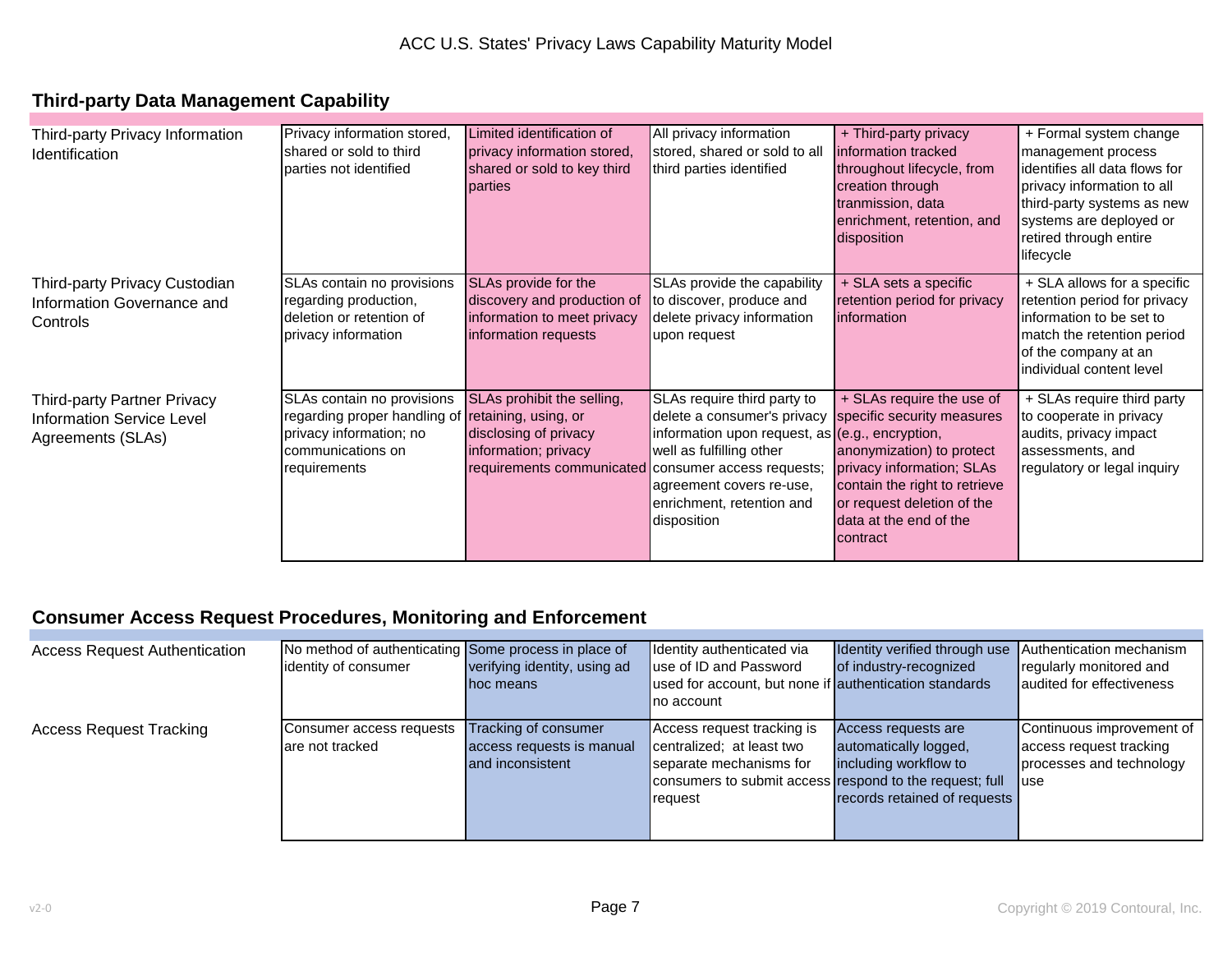| Audit | No procedures in place to | Basic guidelines in place to Audit procedures are well- |                             | Consumer access request                                | Audit process strives for |
|-------|---------------------------|---------------------------------------------------------|-----------------------------|--------------------------------------------------------|---------------------------|
|       | laudit consumer access    | audit consumer access                                   | Idefined and published:     | process is routinely audited continuous improvement of |                           |
|       | request process           | request process, but not                                | audits are ad hoc in nature |                                                        | Consumer access request   |
|       |                           | <b>routinely followed</b>                               |                             |                                                        | <b>process</b>            |
|       |                           |                                                         |                             |                                                        |                           |

### **Privacy Program Integration with Other Compliance Programs and Processes**

| Integration with Records   | Privacy processes are not     | <b>Privacy only addressed in</b>  | +Privacy information        | +Records management and +Automated controls |                               |
|----------------------------|-------------------------------|-----------------------------------|-----------------------------|---------------------------------------------|-------------------------------|
| Management                 | integrated with records       | <b>Records Policy but not the</b> | inventory cross-referenced  | privacy classification occur                | prevent the premature         |
|                            | management Policies,          | Schedule or data                  | with the Schedule; privacy  | as a single process                         | deletion of privacy           |
|                            | Schedule, or processes or     | <b>classification standards</b>   | deletion requests are       |                                             | linformation that would       |
|                            | data classification standards |                                   | synchronized with retention |                                             | conflict with legal retention |
|                            |                               |                                   | requirements                |                                             | requirements                  |
|                            |                               |                                   |                             |                                             |                               |
| Integration with Discovery | Privacy processes are not     | + Privacy disposition             | + Routine privacy           | +Automated records                          | +Release of legal holds       |
| <b>IProcesses</b>          | integrated with legal         | request suspended if in           | destruction processes fully | destruction processes fully                 | automatically invokes         |
|                            | discovery processes           | conflict with legal hold          | suspended for groups of     | suspended for individual                    | resumption of pending         |
|                            |                               |                                   | documents under legal hold  | privacy information under                   | privacy deletion requests     |
|                            |                               |                                   |                             | legal hold                                  |                               |
|                            |                               |                                   |                             |                                             |                               |

### **Privacy Program Procedures, Monitoring, Audit, Enforcement and Maintenance**

| <b>Privacy Procedures</b> | No privacy procedures in     | <b>Privacy procedures</b>     | Privacy procedures are well- Well-defined and published |                                                       | + Privacy procedures are  |
|---------------------------|------------------------------|-------------------------------|---------------------------------------------------------|-------------------------------------------------------|---------------------------|
|                           | place                        | established in certain areas, | defined and published                                   | privacy procedures are                                | routinely audited for     |
|                           |                              | but not well-understood or    |                                                         | reviewed and updated and                              | compliance and fully      |
|                           |                              | consistent across the         |                                                         | published on a regular basis integrated into the      |                           |
|                           |                              | organization                  |                                                         |                                                       | organization              |
|                           |                              |                               |                                                         |                                                       |                           |
| <b>Program Monitoring</b> | Privacy-related issues or    | Processes are in place to     | Documented policies are in                              | <b>Established process for</b>                        | Continuous monitoring and |
|                           | concerns are addressed       | monitor for changes,          | place to address changes,                               | monitoring privacy                                    | analysis used to improve  |
|                           | informally; no process to    | address disputes, inquiries   | disputes, inquiries,                                    | environment; disputes,                                | privacy process; non-     |
|                           | address inquiries, disputes, | and complaints, and           | complaints, and monitor                                 | inquiries, complaints                                 | compliance results in     |
|                           | complaints; no formal        | measure compliance, but       | compliance                                              | addressed in timely manner; training and disciplinary |                           |
|                           | compliance program           | are not fully documented      |                                                         | management monitors                                   | laction                   |
|                           |                              |                               |                                                         | noncompliance                                         |                           |
|                           |                              |                               |                                                         |                                                       |                           |